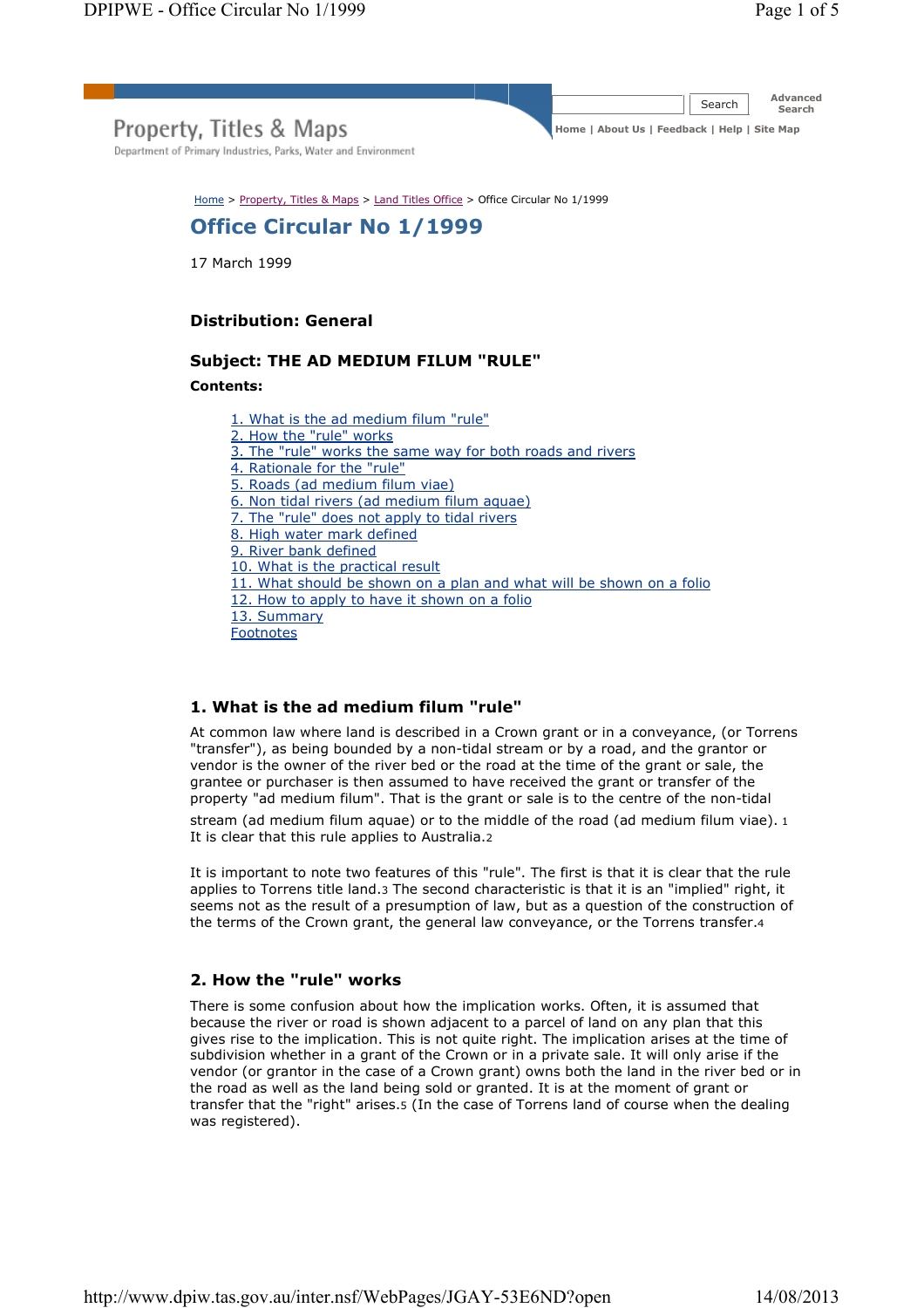# 3. The "rule" works the same way for both roads and rivers

There appears to be no difference between the rule for rivers and roads.6 The difference in Tasmania arises out of the difference in the way the two have been handled by Crown grants, private transfers, and the effects of statute.

# 4. Rationale for the "rule"

A number of justifications have been advanced for the middle line rule. The rule has been said to be based on the consideration that the title to roads and the beds of non-tidal waters must be in someone, and that the difficulty in tracing title back perhaps many centuries makes such a rule convenient.7

In the case of roads, it has been said to be based on the supposition that the owners on each side contributed half of the land towards the road.8

If one was to go back to the days before the roads boards and more recently councils took over the responsibility of roads, in the English system of "parish" responsibility for road maintenance, the rule made sense.9

As Professor Butt states : "These reasons seem unsatisfactory in Australia, where titles are not as old as in England and where roads are often constructed on public land at public expense."10 In any case, as we will see, statutory inroads into the rule both to roads in particular and to water have now rendered it largely obsolete. Unfortunately some of the confusion is continued by the apparently contradictory provisions of Sections 106(3) and 111 of the Land Titles Act 1980.

# 5. Roads (ad medium filum viae)

In relation to Crown grants, it was the almost invariable practice of the Crown in Tasmania to specifically exclude roads. This legacy of "reserved roads" survives to the present.

While the High Court ruled that the ad medium filum "rule" could apply to Torrens title land, it is clear that in Tasmania as noted from the way Crown grants were made and from conveyancing practices under the old system and more clearly from the way the Torrens title system was managed from its inception, that roads were clearly excluded from most of the transactions.11 This too has left us with a legacy of disputes over the ownership of some roads.

Much of this was thankfully overtaken by Section 106(3) of the Land Titles Act 1980, the road vesting provisions in the old Local Government Act 1962, both with respect to subdivisions and the road maintenance provisions of that Act, (and its successors) as well as the Roads and Jetties Act 1935.

However, the clarity of these provisions is not helped by Section 111 of the Land Titles Act 1980. It is possible, that a few "private" roads could be subject to the ad medium filum viae "rule" if those roads are not maintainable by a highway authority, whether that authority is the State or a council.12 Δ

# 6. Non tidal rivers (ad medium filum aquae)

The position with non tidal rivers is less precise. It appears that some of the old Crown grants may have been defined as being bounded by a (non tidal) river and attract the "rule". It seems that later, as in the case of reserved roads, some non-tidal rivers were excluded from grants. In the case of private conveyancing, most old law conveyances simply replicated what went on before.

Like roads, the situation has been overtaken to a degree by the modern amendments to the Water Act 1957 which vest the water in permanent streams in the State Rivers and Water Authority. If ownership of some land still runs to the middle of the river then the ownership of the river bed is now largely illusory.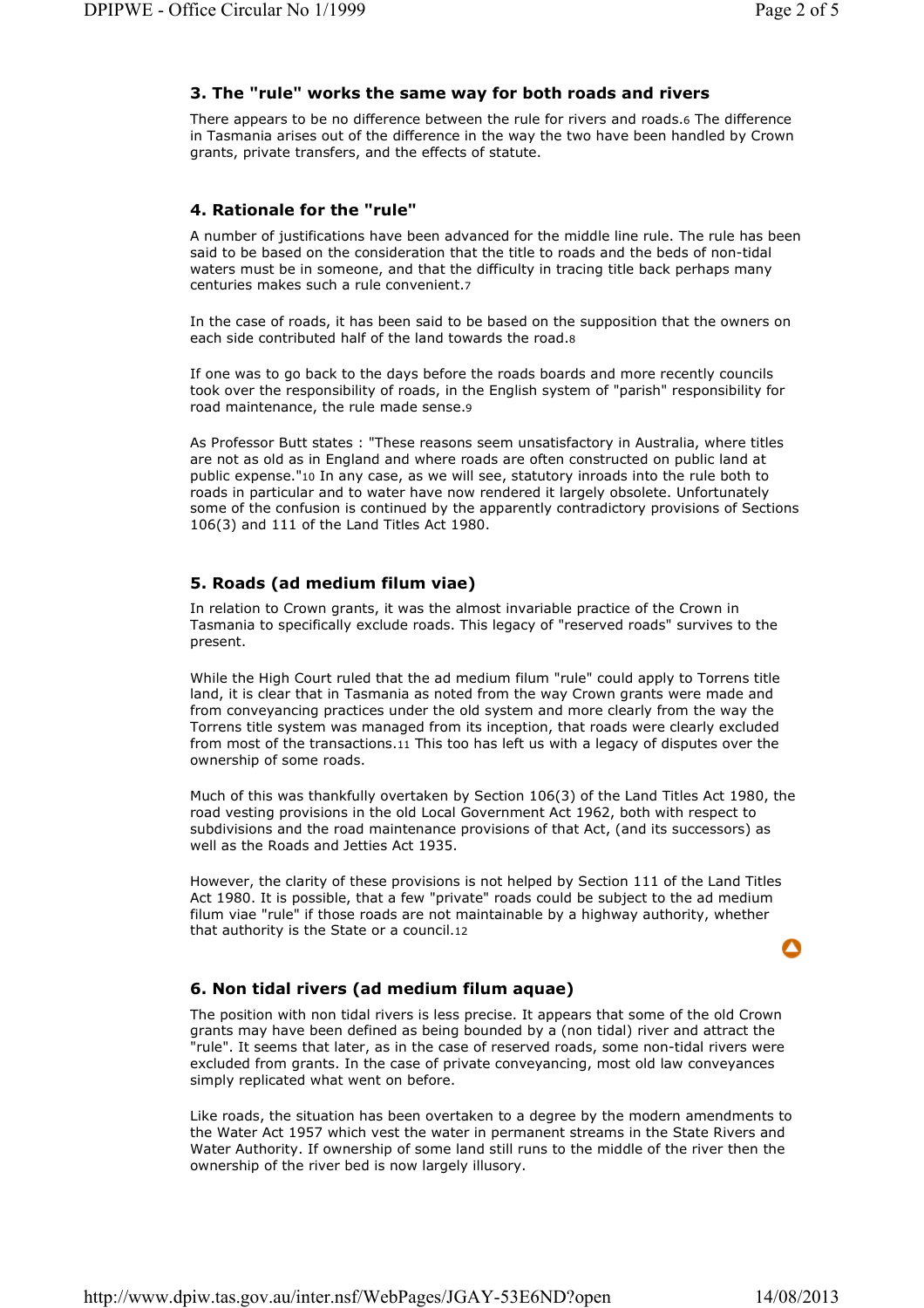### 7. The "rule" does not apply to tidal rivers

Tidal rivers, being that part of the State's river systems which is subject to tidal influence, are in exactly the same situation as the sea front. The bed of the tidal river is vested in the Crown to the (mean) high water mark.13 Historically in Tasmania the invariable practice was not to grant land to the low water mark and any suggestion that this was not the case was laid to rest in the 1906 Privy Council decision dealing with the Van Diemen's Land Company dispute with the Table Cape Marine Board.14 It should be noted that in a few selected cases where it was necessary for the purposes of the grant, the grant expressly included the land to the (mean) low water mark. These are the only known exceptions.

#### 8. High water mark defined

The expression high water mark has been judicially defined as being the mean high water mark, which is the line of the medium high tide between the highest tide each lunar month (the spring tides) and the lowest each lunar month (the neap tides) averaged out over the year.15

#### 9. River bank defined

First, what is a river? It has been defined as a large stream constituted by both the channel and water.16 The term includes a creek that flows directly or indirectly into the sea, whether seasonally or consistently throughout the year.17

A river bank has been defined as the elevations of land that confine the waters when they rise out of the bed 18 being the line along the outermost limits of the defined channel of a watercourse following the highest points of land within the channel that are covered by the waters of the watercourse. It is measured at its average or mean stage without reference to extraordinary flows in time of flood or limited flows in extreme droughts.19

### 10. What is the practical result

It is clear that it would be unusual indeed to find that the ad medium filum viae "rule" applies to any public roads in this State.

For rivers in relation to the ad medium filum aquae "rule", as the result of legislation as well as the Crown granting procedures and private conveyancing practices the situation is less clear.

#### 11. What should be shown on a plan and what will be shown on a folio

The question as to how it is recorded on title was the central issue of a decision of the New South Wales Supreme Court in In re White (1927) SR NSW 129. In that case the Registrar-General of that State stated a case to the Court for a direction on the issue. The Court ruled that the plan drawn to support the title should not show title to midstream, but just to the river bank.20 The Court held that the best place to record that the land extended ad medium filum was by a statement on the face of the title where the land was described.21

Past practice by this office to allow plans to show title to the middle of the stream was not good policy. There will not be any need to amend these plans. However, any new surveys of the land should conform to this circular.

### 12. How to apply to have it shown on a folio

White's case concerned an application to bring general law land under the Torrens title system. The Court ruled that an appropriate time to apply to show that the "rule" was attached to a folio was when the land was converted from general law to Torrens title.22 It seems that this is the only opportunity to do it by application as there is no other procedure or methodology set out in the Land Titles Act 1980 to apply to record it on a

Λ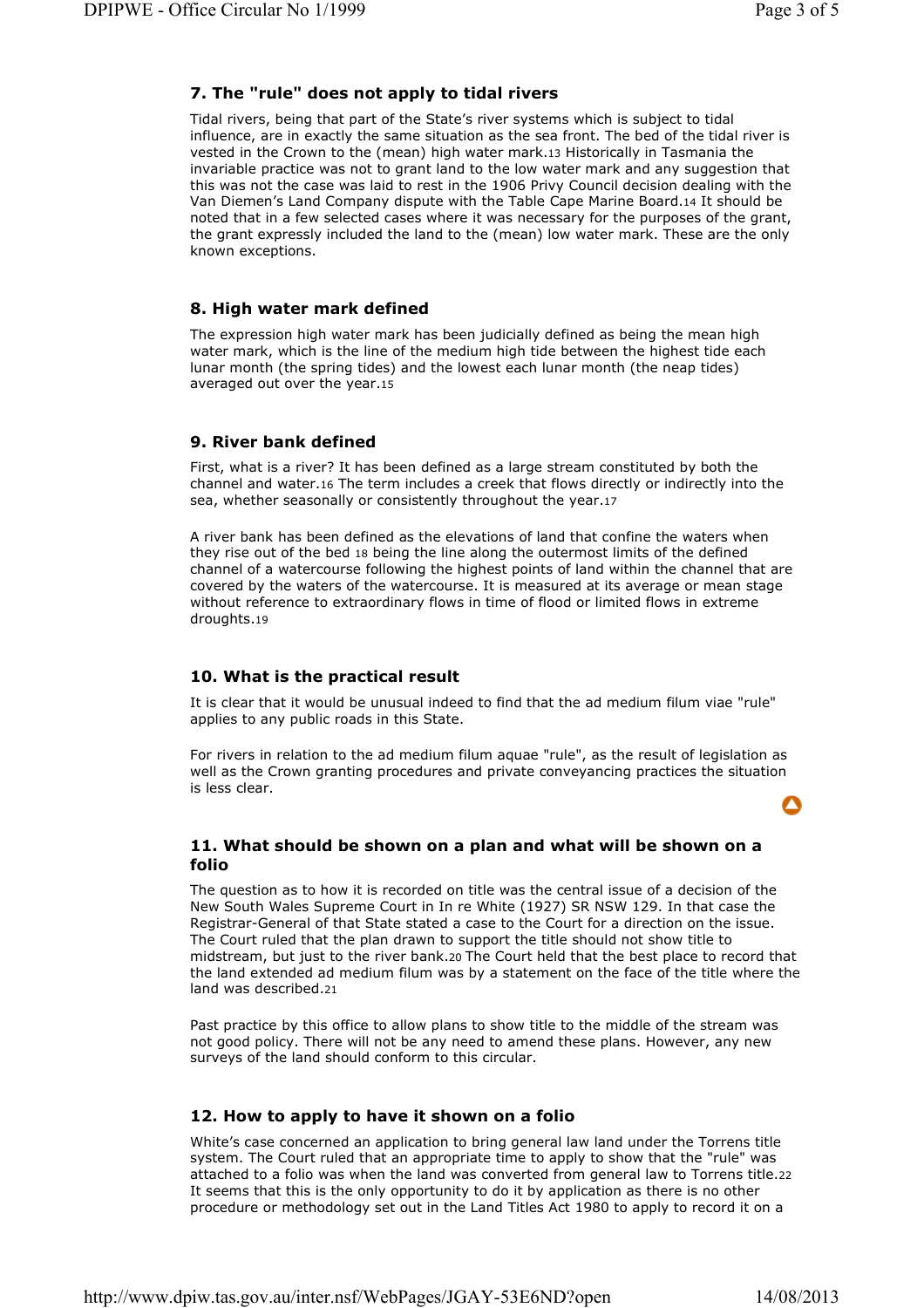#### folio.

So if an owner of Torrens title land wishes to have land described ad medium filum aquae it would have to be done by application to the Supreme Court for a declaration that the land was to ad medium filum and a direction to the Recorder of Titles to amend the folio accordingly.23

#### 13. Summary

1. As to "reserved roads" and roads maintained by a public authority, it is unlikely that the ad medium filum viae rule applies.

2. As to non-tidal rivers it is not possible to make a generalised statement as to the application of the ad medium filum aquae rule.

3. Tidal rivers are not subject to the ad medium filum aquae "rule".

4. The ad medium filum rule, if it applies in any particular case, can apply to land under the Torrens title system.

5. Put simply, whether the land remains at general law or is subject to Torrens title, when drawing a plan, it makes no difference whether or not the adjacent river or road is subject to ad medium filum ownership, the proper practice is to show the boundary on the plan to the near bank of the river or the near side of the road and not show the land to the centreline.

6. If the land is at general law then the best time to ask for it to be shown on a Torrens title is by application to the Recorder when the land is being converted to Torrens title.

7. If Torrens title land has the benefit of ad medium filum ownership and it is not shown on the folio as no procedure exists under the Land Titles Act 1980 to apply to have the benefit shown on the folio, it will be necessary to apply to the Supreme Court for an appropriate order directed at the Recorder to register the interest.

8. If Torrens title land has the benefit of ownership of that land ad medium filum, the correct way to record this interest on the folio is by a statement in the description of the land.

#### MICHAEL DIXON Recorder of Titles

# Δ

#### Footnotes

1 Mary Lord v Commissioners for the City of Sydney (1859) ER 991 (An appeal from New South Wales Supreme Court to the Privy Council). Mews' Digest of English Case Law to 1910 Volume 14 Mews' Digest of English Case Law

to 1910 Volume 14 items 1946 and 1966.

2 Mary Lord's Case at page 1000 of the English Report version.

3 Lanyon v Canberra Washed Sands (1996) 115 CLR 342.

4 F.D. Cumbrae-Stewart; Ownership of the Soil under Roads (1951) 24 ALR 510. John Baalman The Medium Filum Rule is Out of Place (1951) 25 ALR 449 at page 449.

5 Mary Lord's case at page 1000 of the English Report. John Baalman The Medium Filum Rule and the Torrens System (1951) 25 ALR 538.

6 Cumbrae-Stewart mentioned at note (4) at page 512.

7 Peter Butt Land Law 3rd Edition 1996 at page 43 Law Book Co.

8 Peter Butt at page 43.